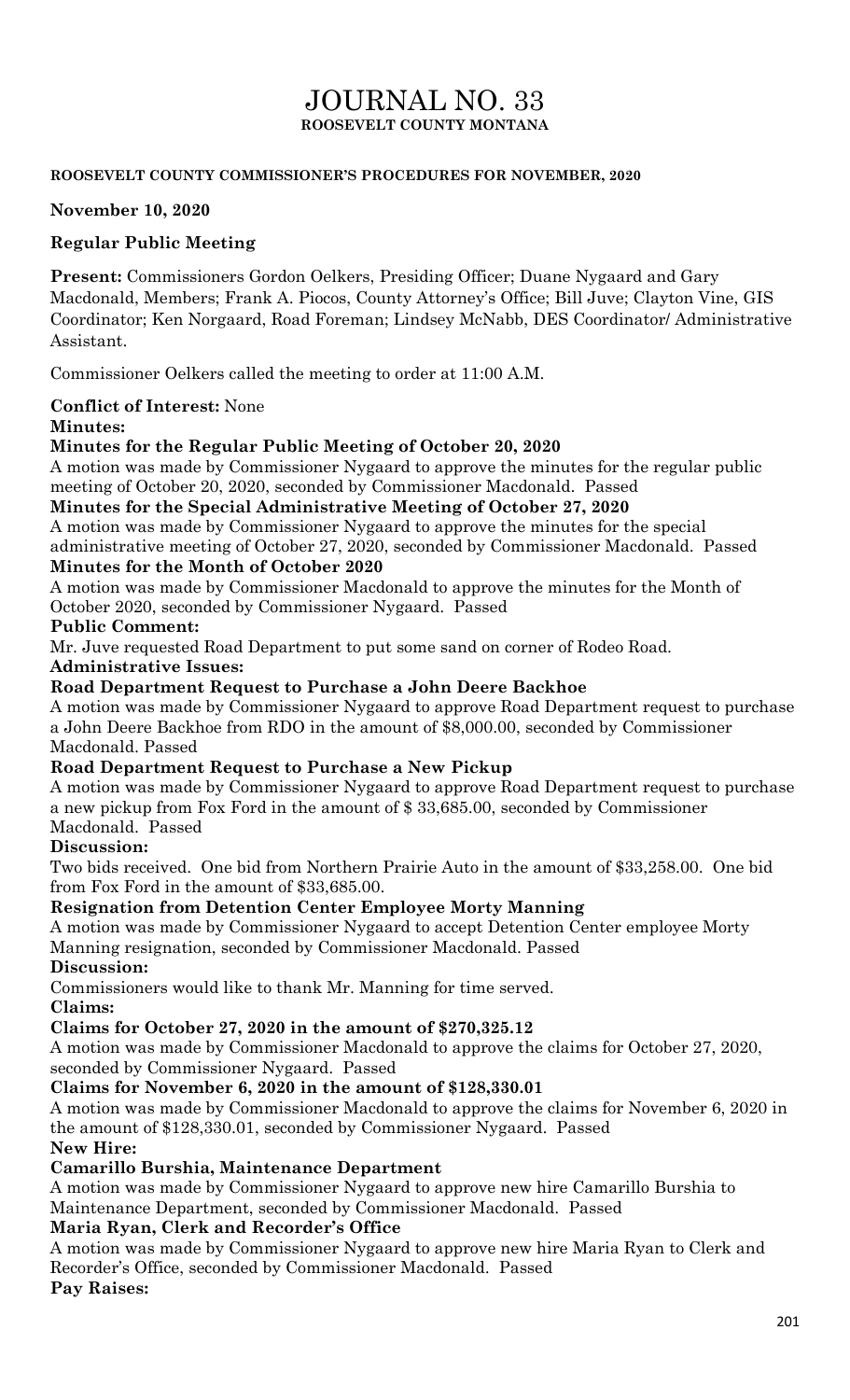### **Pay Raise for Community of Brockton Employee Sam Boyd**

A motion was made by Commissioner Nygaard to approve a fifty cent pay increase for Community of Brockton employee Sam Boyd, seconded by Commissioner Macdonald. Passed

### **Annual Pay Raise for Aging Department Employee Anne Heller**

A motion was made by Commissioner Macdonald to approve annual pay increase for Aging Department employee Anne Heller from Grade 2 Range 5 to Grade 2 Range 6, seconded by Commissioner Nygaard. Passed

#### **Annual Pay Raise for Sheriff's Office Employee Tonetta Cantrell**

A motion was made by Commissioner Macdonald to approve annual pay increase for Sheriff's Office employee Tonetta Cantrell from Grade 3 Range 7 to Grade 3 Range 8, seconded by Commissioner Nygaard. Passed

#### **Annual Pay Raise for Clerk of Court Employee Erika Fyfe**

A motion was made by Commissioner Macdonald to approve annual pay increase for Clerk of Court employee Erika Fyfe from Grade 3 to Range 5 to Grade 3 Range 6, seconded by Commissioner Nygaard. Passed

#### **Annual Pay Raise for Dispatch Employee Gaydella Brunelle**

A motion was made by Commissioner Macdonald to approve annual pay increase for Dispatch employee Gaydella Brunelle from Grade 3 Range 7 to Grade 3 Range 8, seconded by Commissioner Nygaard. Passed

**Additional Administrative Issues:** None **New Business:** None

**Unfinished Business:** None

Commissioner Macdonald moved to adjourn Commissioner Nygaard seconded Meeting adjourned at 11:15 A.M.

#### **November 16, 2020**

#### **Special Administrative Session**

**Present:** Commissioners Gordon Oelkers, Presiding Officer; Gary Macdonald and Duane Nygaard, Members; Lindsey McNabb, DES Coordinator/ Administrative Assistant.

A motion was made by Commissioner Macdonald to go into special administrative session, seconded by Commissioner Nygaard. Passed

# **Administrative Issues:**

#### **Approval of Resolution 2021-6, Cares Act Fund**

A motion was made by Commissioner Macdonald to approve Resolution 2021-6, 2990 reserve account for Cares Act Funds, seconded by Commissioner Nygaard. Passed

Commissioner Macdonald moved to adjourn Commissioner Nygaard seconded Meeting adjourned at 3:29 P.M.

#### **November 24, 2020**

#### **Regular Public Meeting**

**Present:** Commissioners Gordon Oelkers, Presiding Officer; Duane Nygaard and Gary Macdonald, Members; Frank A. Piocos and Donna K. Reum, County Attorney's Office; Jeff Wozniak, Dispatch Supervisor; Cheryl A. Hansen, Clerk and Recorder's Office; Bill Juve; James Walling, Northern Plains Independent Newspaper; Lindsey McNabb, DES Coordinator/ Administrative Assistant.

Commissioner Oelkers called the meeting to order at 11:00 A.M.

**Conflict of Interest:** None **Minutes:**

### **Minutes for the Regular Public Meeting of November 10, 2020**

A motion was made by Commissioner Macdonald to approve the minutes for the regular public meeting of November 10, 2020, seconded by Commissioner Nygaard. Passed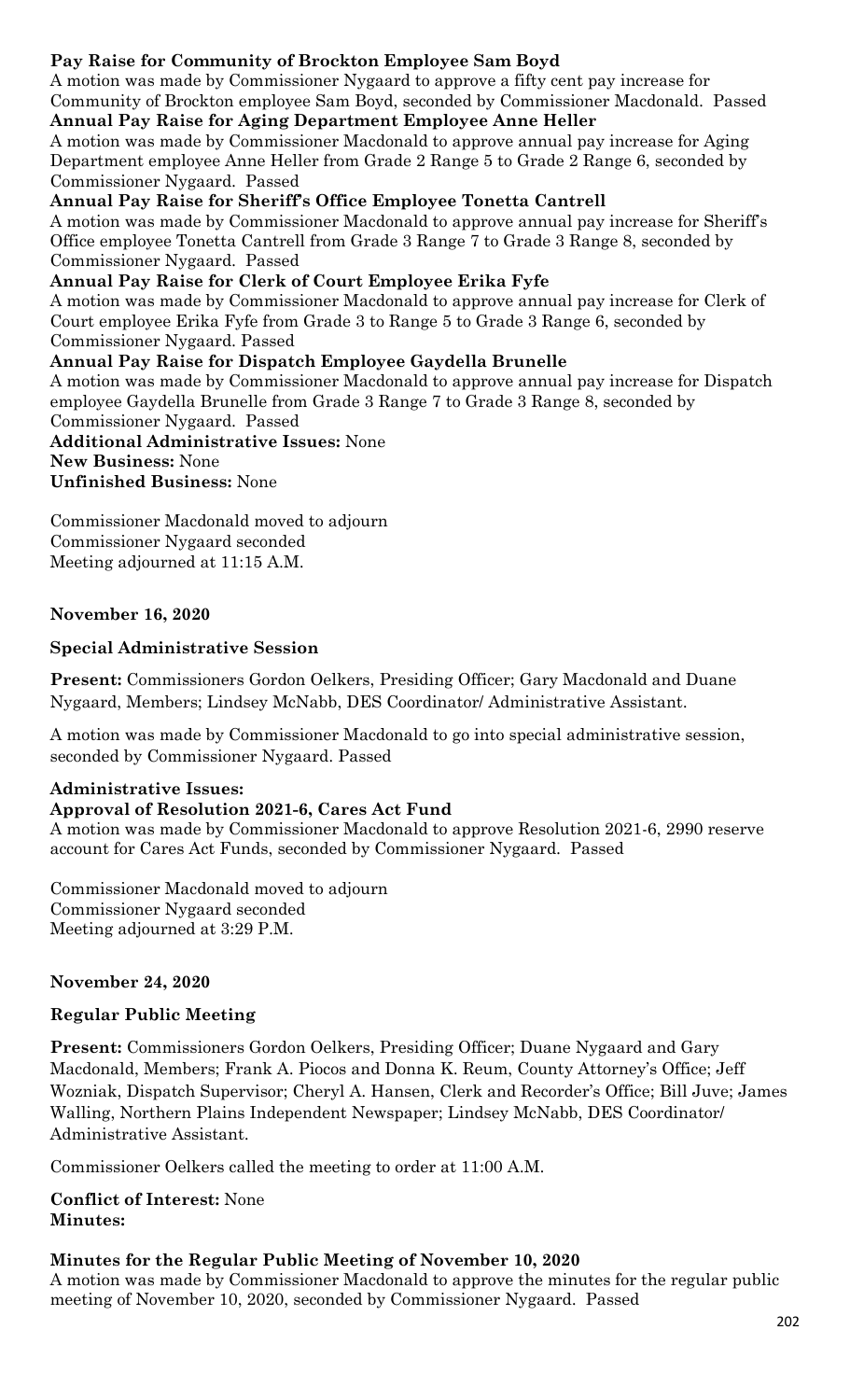# **Minutes for the Special Administrative Meeting of November 16, 2020**

A motion was made by Commissioner Macdonald to approve the minutes for the special administrative meeting of November 16, 2020, seconded by Commissioner Nygaard. Passed **Public Comment:** None

# **Administrative Issues:**

### **Dispatch Request to Upgrade 911 Software for Recording**

A motion was made by Commissioner Macdonald to approve Dispatch request to upgrade software to SIP recording in the amount of \$8,803.60, seconded by Commissioner Nygaard. Passed

### **Maintenance Request to Purchase New Trim Hardware for Courthouse Doors**

A motion was made by Commissioner Macdonald to approve maintenance department request to purchase new trim hardware for courthouse doors from Triple A Glass Inc in the amount of \$7,780.00, seconded by Commissioner Nygaard. Passed

#### **Maintenance Request to Approve Maintenance Service and Support Agreement for Detention Center**

A motion was made by Commissioner Macdonald to approve maintenance service and support agreement between Detention Center and CML Security, seconded by Commissioner Nygaard. Passed

#### **Request to Purchase Automated Temperature Screen Station**

A motion was made by Commissioner Nygaard to purchase a automated temperature screen station, seconded by Commissioner Oelkers.

Amendment:

Commissioner Nygaard amended his motion to purchase one 52' automated temperature screen station for the Courthouse lobby from Want for Tech in the amount of \$3,050.00, seconded by Commissioner Oelkers. Passed

Vote:

For: 2

Against: 1

### **Resignation from Dispatch Employee Tegan Keller**

A motion was made by Commissioner Nygaard to accept resignation form Dispatch employee Tegan Keller, seconded by Commissioner Macdonald. Passed

#### **Discussion:**

Commissioners would like to thank Ms. Keller for time served with the County.

**Claims:**

### **Claims for November 19, 2020 in the amount of \$198,682.46**

A motion was made by Commissioner Macdonald to approve the claims for November 19, 2020 in the amount of \$198,682.46, seconded by Commissioner Nygaard. Passed

### **New Hire:**

### **Jeffrey Berger Jr, Dispatch**

A motion was made by Commissioner Nygaard to approve new hire Jeffery Berger Jr to Dispatch, seconded by Commissioner Macdonald. Passed

**Pay Raises:**

### **Annual Pay Raise for Treasurer's Office Employee Jenna Presser**

A motion was made by Commissioner Nygaard to approve annual pay raise for Treasurers' Office employee Jenna Presser from 85% to 86%, seconded by Commissioner Macdonald. Passed **Additional Administrative Issues:**

# **Appoint Julie Bach to the Health Board**

A motion was made by Commissioner Macdonald to appoint Julie Bach to the Health Board, seconded by Commissioner Nygaard. Passed

**New Business:** None

**Unfinished Business:** None

Commissioner Macdonald moved to adjourn Commissioner Nygaard seconded Meeting adjourned at 11:16 A.M.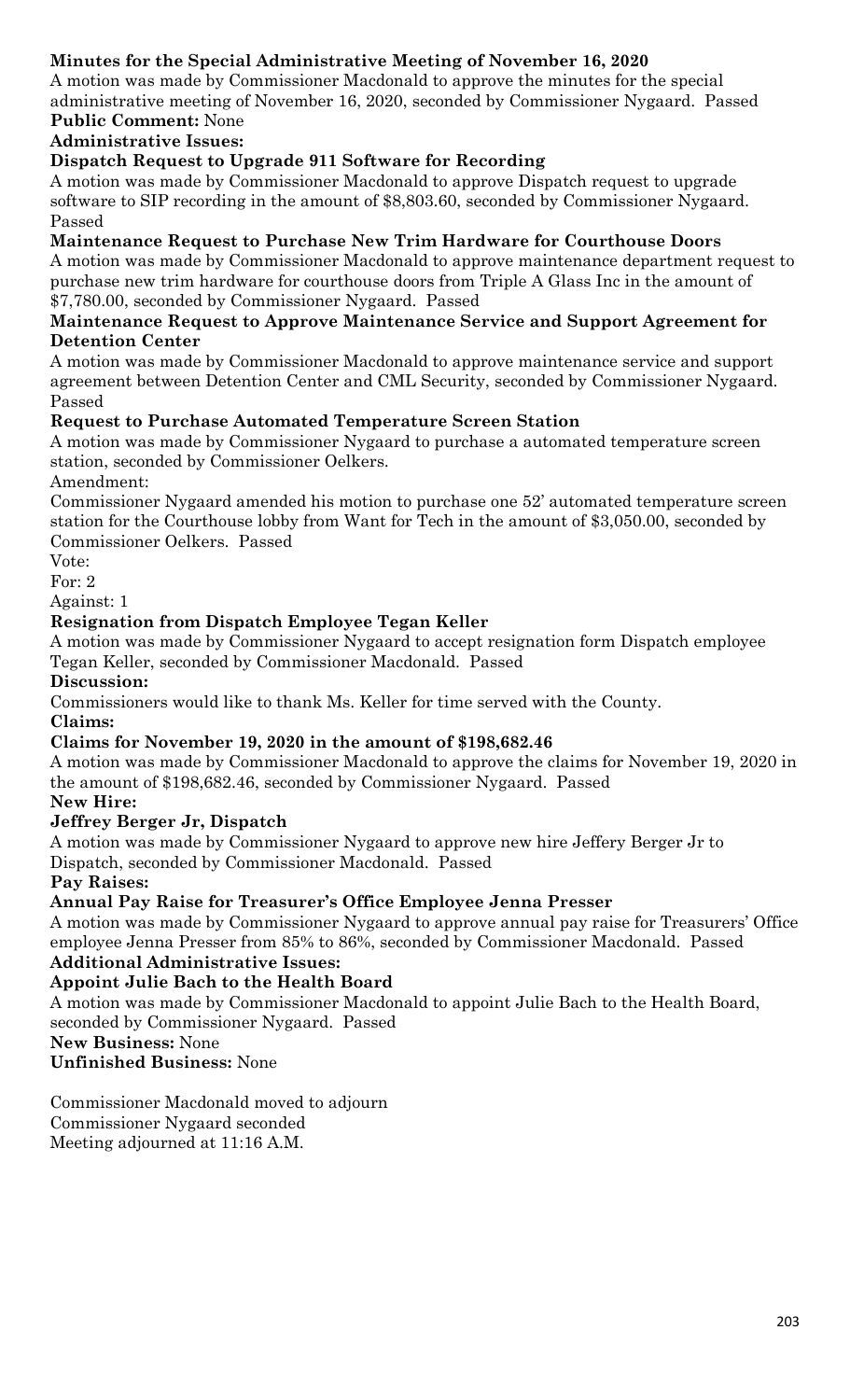#### **WARRANTS: PAYROLL AND CLAIMS:** The Board has now completed the auditing of all claims presented for payment and ordered the following listed warrants issued:

| Check #              | payee/name                          | Check Ş                          |
|----------------------|-------------------------------------|----------------------------------|
| $-68974$             | GARY MACDONALD                      | \$<br>3,320.97                   |
| $-68973$             | DUANE NYGAARD                       | \$<br>3,839.68                   |
| -68972               | GORDON OELKERS                      | \$<br>4,629.90                   |
| $-68971$             | LAURIE EVANS                        | \$<br>2,902.93                   |
| $-68970$             | ERIKA FYFE                          | \$<br>2,328.50                   |
| $-68969$             | JERI TOAVS                          | \$<br>3, 275.27                  |
| $-68968$             | JERRI GRIMSRUD                      | \$<br>1,877.98                   |
| -68967               | TRACI HARADA                        | \$<br>2,738.10                   |
| $-68966$             | PENNY HENDRICKSON                   | \$<br>2,838.10                   |
| $-68965$             | PEGGY PURVIS                        | \$<br>2,522.44                   |
| $-68964$             | SHELLEY ARNDT                       | 2,409.95<br>Ş.                   |
| $-68963$             | DAVID BLOCK                         | \$<br>3,135.23                   |
| $-68962$             | BRITTANY DEAVILA                    | \$<br>855.88                     |
| $-68961$             | JENNA PRESSER                       | \$<br>3,150.47                   |
| $-68960$             | BETTY ROMO                          | Ş.<br>2,595.52                   |
| $-68959$<br>$-68958$ | CARLY TATTOO                        | 2,039.13<br>Ş.<br>\$             |
| $-68957$             | CHERYL HANSEN<br>TRACY JUVE-MIRANDA | 3,694.05<br>\$<br>3,611.72       |
| -68956               | LINDSEY NYGAARD                     | \$<br>2,555.68                   |
| $-68955$             | JAN PANKRATZ                        | \$<br>2,579.01                   |
| $-68954$             | AUSTIN KNUDSEN                      | \$<br>5,905.44                   |
| $-68953$             | FRANK PIOCOS                        | \$<br>4,941.93                   |
| $-68952$             | DONNA REUM                          | \$<br>3,408.13                   |
| $-68951$             | CHRISTA WAGNER                      | \$<br>2,436.44                   |
| $-68950$             | BRENDA ABRAHAM                      | \$<br>2,116.35                   |
| $-68949$             | COLE HANKS                          | \$<br>3,283.75                   |
| $-68948$             | CRAIG KARGE                         | 3,048.66<br>Ş.                   |
| $-68947$             | CHRISTINE KILSDONK                  | \$<br>1,941.74                   |
| $-68946$             | STEVEN HARADA                       | \$<br>477.15                     |
| $-68945$             | LINDSEY MCNABB                      | \$<br>3,409.67                   |
| $-68944$             | CLAYTON VINE                        | Ş.<br>3,358.71                   |
| $-68943$             | DANNON GIBBY                        | 918.85<br>\$                     |
| $-68942$             | SIBLEY JANKOVIAK                    | \$<br>927.08                     |
| $-68941$             | MICHELLE BARSNESS                   | 2,853.51<br>\$                   |
| -68940               | FRANCES HAYES                       | 4,092.60<br>Ş.                   |
| $-68939$             | RHONDA MASON                        | \$<br>693.99                     |
| $-68938$             | TARRAH POITRA                       | \$<br>2,786.08                   |
| $-68937$             | PATRICIA PRESSER                    | \$<br>6,135.64                   |
| $-68936$             | KARLA THOMPSON                      | \$<br>6,004.50                   |
| $-68935$             | DARLA ZIMMERMAN                     | \$<br>2,540.91                   |
| $-68934$             | ARTHUR ALLEN                        | \$<br>2,485.76                   |
| $-68933$<br>$-68932$ | JEFF ADKINS<br>GRANT BOYSUN         | \$<br>2,458.22<br>2,945.23<br>Ş. |
| $-68931$             | NUFRY BOYSUN                        | \$<br>3,085.52                   |
| $-68930$             | DAVID COMBS                         | \$<br>3,138.00                   |
| $-68929$             | SCOTT DOORNEK                       | \$<br>3,005.51                   |
| $-68928$             | ALAN ENGELKE                        | \$<br>479.74                     |
| $-68927$             | JACOB GIBBY                         | 2,831.37<br>Ş.                   |
| $-68926$             | REX JENSEN                          | \$<br>1,934.95                   |
| $-68925$             | EDWARD KALAL                        | 3,517.32<br>\$                   |
| -68924               | JORDAN KIERSTEAD                    | \$<br>2,800.56                   |
| $-68923$             | RYAN LAMBERT                        | \$<br>2,715.89                   |
| $-68922$             | DEREK MCNABB                        | \$<br>3,397.77                   |
| $-68921$             | KENNETH NORGAARD                    | \$<br>3,177.26                   |
| $-68920$             | JARED POLAND                        | \$<br>1,771.45                   |
| $-68919$             | ELDON PORRAS JR                     | \$<br>2,929.69                   |
| $-68918$             | WILLIAM SYNAN                       | \$<br>1,246.66                   |
| $-68917$             | RICHARD WEBER                       | \$<br>1,673.46                   |
| $-68916$             | WILLIAM PETERSEN                    | 3,023.34<br>Ş.                   |
| $-68915$             | ANGELA MILLER                       | \$<br>1,611.14                   |
| $-68914$             | LEONA COLVIN                        | \$<br>512.93                     |
| $-68913$             | SHEILA DUNN                         | \$<br>2,221.19                   |
| $-68912$             | SHERI HARVEY                        | 1,080.30<br>\$                   |
| $-68911$             | JANET LIVINGSTON                    | 3,325.29<br>Ş.                   |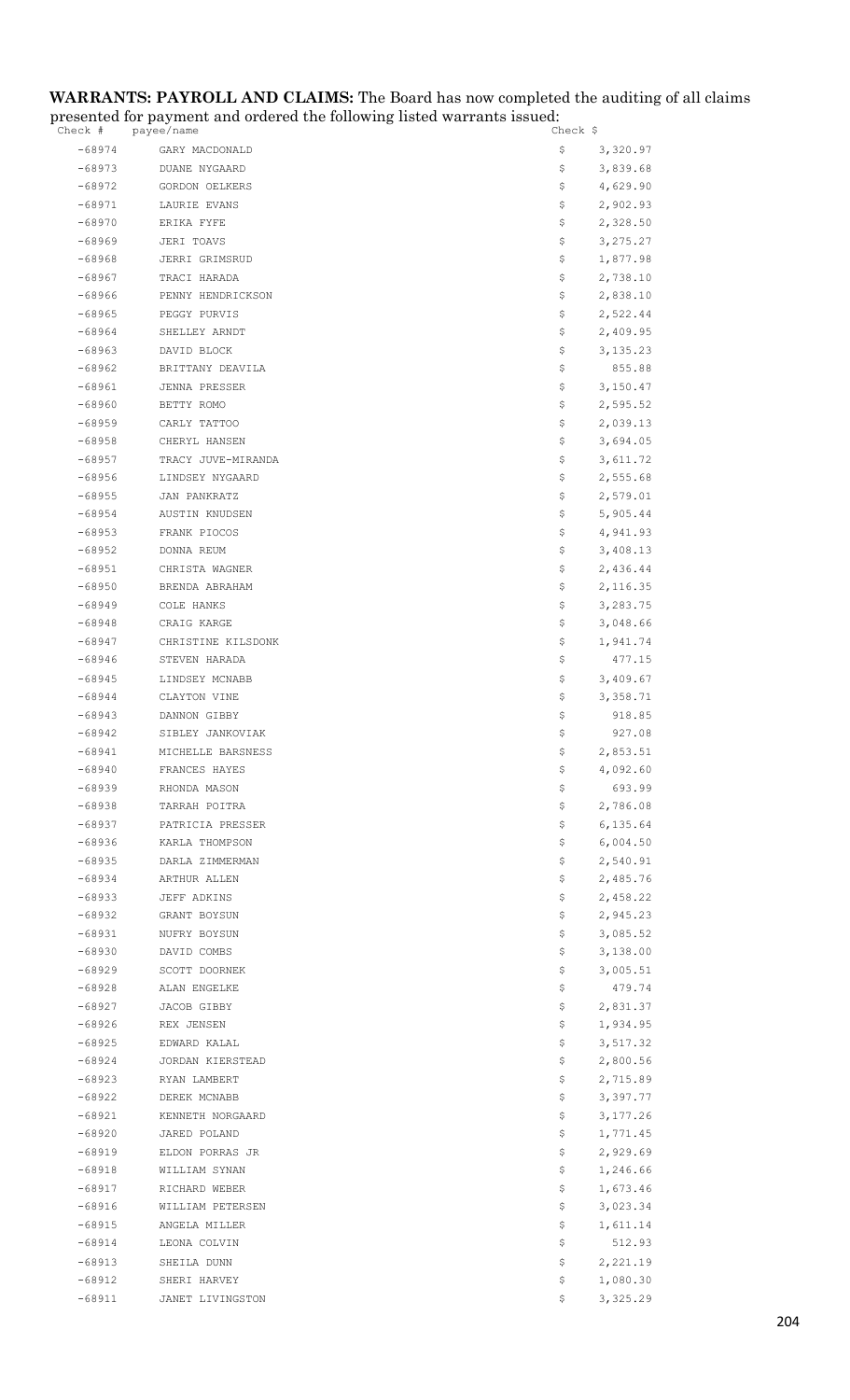| $-68910$         | PATRICIA SILVA PRONTO            | Ş                              | 2,339.28              |
|------------------|----------------------------------|--------------------------------|-----------------------|
| $-68909$         | MIRACLE SPOTTED WOLF             | Ş                              | 2,673.89              |
| $-68908$         | JULIE BACH                       | Ş                              | 2,828.58              |
| -68907           | PAMELA CLARK                     | \$                             | 2,702.08              |
| -68906           | ANNE HELLER                      | \$                             | 2,328.06              |
| $-68905$         | VIRGINIA MCGINNIS                | \$                             | 675.51                |
| $-68904$         | ALYSSA PAUTSCH                   | \$                             | 2,020.60              |
| $-68903$         | CAROL RASMUSSEN                  | \$                             | 2,347.48              |
| $-68902$         | CYNTHIA WELCH                    | \$                             | 2,308.33              |
| $-68901$         | JUDITH HEUPEL                    | \$                             | 2,621.17              |
| $-68900$         | JASON BAKER                      | \$                             | 3,511.88              |
| -68899           | TINA BETS HIS MEDICINE           | \$                             | 2,348.64              |
| -68898           | LOWELL BOYD JR                   | \$                             | 3,065.24              |
| $-68897$         | TONETTA CANTRELL                 | Ş                              | 1,683.91              |
| -68896           | CENTENNIAL COLON                 | \$                             | 3,594.60              |
| -68895           | ROBERT CORBELL                   | \$                             | 4, 172. 17            |
| -68894           | MICHAEL ELLERTON                 | \$                             | 3,562.53              |
| $-68893$         | <b>JASON FREDERICK</b>           | \$                             | 4,361.82              |
| $-68892$         | DEVON HUGHES-MUNDEN              | Ş                              | 3,100.15              |
| -68891           | PILAR KUNZ                       | Ş                              | 3,713.40              |
| -68890<br>-68889 | TIMOTHY LINGLE                   | \$<br>\$                       | 4,811.70<br>4,463.33  |
|                  | PATRICK O'CONNOR                 |                                |                       |
| -68888<br>-68887 | DAMON SADLER<br>MARY SIMONS      | \$<br>Ş                        | 3,357.76<br>2,452.79  |
|                  |                                  |                                |                       |
| -68886<br>-68885 | JARED STANDING<br>JOHN SUMMERS   | \$<br>\$                       | 3,813.50<br>4,738.34  |
| -68884           | RYAN VAN KERKHOVE                | \$                             | 3,765.97              |
| -68883           | DHAREEN VILLALUZ                 | \$                             | 3,806.13              |
| $-68882$         | GAYDELLA BRUNELLE                | \$                             | 2,511.80              |
| $-68881$         | CATHERINE DICKEY                 | Ş                              | 2,707.43              |
| $-68880$         | CARLOS GARCIA                    | \$                             | 2,523.36              |
| $-68879$         | TIFFANY GREY BEAR                | \$                             | 1,882.20              |
| -68878           | TEGAN KELLER                     | \$                             | 2,274.03              |
| $-68877$         | LEANN MAROTTEK                   | \$                             | 2,804.54              |
| -68876           | RACHAEL PARKER                   | Ş                              | 3,332.81              |
| $-68875$         | BRANDY SUTTON                    | \$                             | 2,669.38              |
| $-68874$         | <b>JESSICA WALKER</b>            | \$                             | 2,419.14              |
| -68873           | JEFFREY WOZNIAK                  | \$                             | 3,156.74              |
| $-68872$         | ELISE AKERS                      | \$                             | 2,385.68              |
| $-68871$         | JOHN BENAVENTE                   | \$                             | 2,039.98              |
| $-68870$         | TROY BLOUNT                      | \$                             | 3,160.89              |
| -68869           | KEELIA BROCK                     | \$                             | 2,110.99              |
| -68868           | DEBRA COLLINS                    | \$                             | 3,055.27              |
| $-68867$         | LAKOTA FLYING HORSE              | \$                             | 2,335.93              |
| -68866           | GERALD JACKSON JR                | \$                             | 2,971.71              |
| $-68865$         | MORTY MANNING                    | \$                             | 2,219.90              |
| $-68864$         | RICHARD MCDONALD                 | \$                             | 2,358.17              |
| -68863           | TRISTAN RANDALL                  | \$                             | 2,820.45              |
| $-68862$         | JERRETT SMIDT                    | \$                             | 2,303.73              |
| $-68861$         | JENNIFER SMITH                   | \$                             | 1,109.74              |
| $-68860$         | DIGMIE TINGLIN                   | Ş                              | 2,228.45              |
| -68859           | SAMUEL BOYD                      | \$                             | 729.36                |
| -68858           | LYLE LAMBERT                     | \$                             | 145.50                |
|                  | Electronic                       | \$                             | 320,976.21            |
| $-68857$         | HSA<br>WESTERN BANK              | \$                             | 2,082.05              |
| $-68856$         | D-SHRF                           | \$<br>PUBLIC EMPLOYEES RETIREM | 30,500.12             |
| $-68855$         | FIT.                             | IRS/FEDERAL DEPOSIT<br>\$      | 113,930.09            |
| $-68854$         | P.E.R.S.                         | \$<br>PUBLIC EMPLOYEES RETIREM | 59,452.44             |
| $-68853$         | STATE TREASURER<br>SIT           | \$                             | 20,906.00             |
|                  | Deductions                       | \$                             | 226,870.70            |
| 43932            | CHARLES SCHAFFER                 | \$                             | 556.53                |
| 43933            | GLORIA GIESE                     | \$                             | 1, 111.16             |
| 43934            | MELVIN CLARK                     | \$                             | 3,097.26              |
| 43935            | JAMES MAGNAN                     | \$                             | 2,055.73              |
| 43936            | TYLER STERLING                   | \$                             | 2,859.03              |
| 43937            | RHONDA MASON                     | \$                             | 1,459.78              |
| 43938            | KARLA THOMPSON                   | \$                             | 4,695.53              |
| 43939            | Non-Electronic<br>AFLAC<br>AFLAC | \$.<br>S.                      | 15,835.02<br>4,310.62 |
|                  |                                  |                                |                       |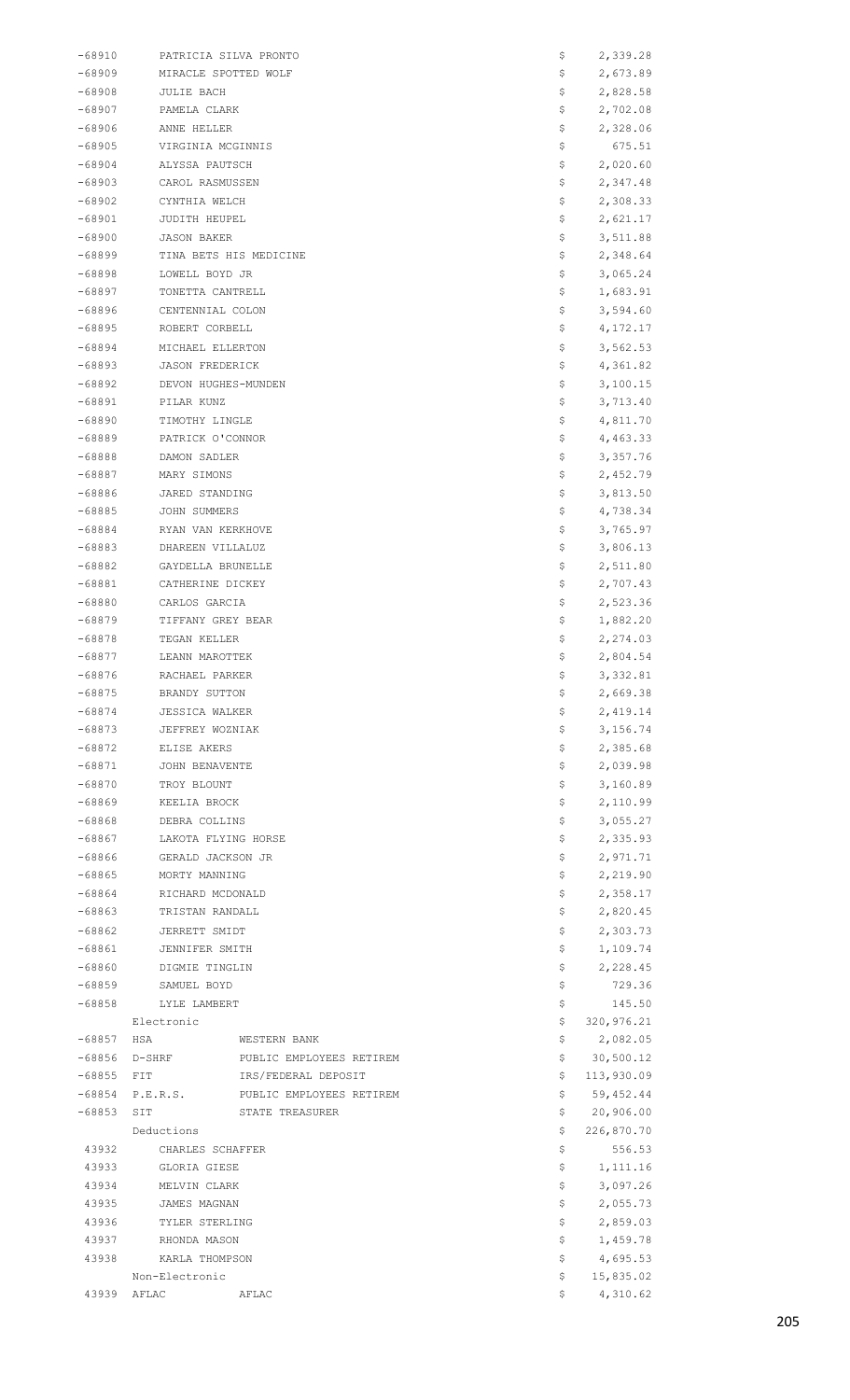| 43940 | AFSCME              | AFSCME                                   | \$<br>519.60     |
|-------|---------------------|------------------------------------------|------------------|
| 43941 |                     | CHILD SUPPORT CHILD SUPPORT ENFORCEMEN   | \$<br>188.00     |
| 43942 |                     | CHILD SUPPORT-S OFFICE OF CHILD SUPPORT  | \$<br>486.00     |
| 43943 | COLONIAL            | COLONIAL LIFE & ACCIDENT                 | \$<br>2,277.52   |
| 43944 | EBMS/FLEX FEES EBMS |                                          | \$<br>1,281.95   |
| 43945 |                     | EBMS/HEALTH INS EBMS/HEALTH INSURANCE    | \$<br>117,326.28 |
| 43946 |                     | GARNISHMENT/MDR MT DEPT OF REVENUE       | \$<br>729.36     |
| 43947 |                     | JEFFERSON PILOT JEFFERSON PILOT FINANCIA | \$<br>548.81     |
| 43948 | NEW YORK LIFE       | NEW YORK LIFE                            | \$<br>2,247.03   |
| 43949 | PEBSCO              | NATIONWIDE RETIREMENT SO                 | \$<br>2,100.00   |
| 43950 |                     | UNION/DEPUTIES MONTANA TEAMSTERS/LOCAL   | \$<br>2,345.00   |
| 43951 |                     | WAGE GARN/WILMS WILLIAMS INVESTIGATIONS  | \$<br>671.76     |
|       | Deductions          |                                          | \$<br>135,031.93 |
|       | Electronic          |                                          |                  |
|       | Non-Electronic      |                                          | \$<br>547,846.91 |
|       |                     |                                          | \$<br>150,866.95 |
|       | Total               |                                          | \$<br>698,713.86 |

#### **TOTAL PAYROLL WITH WORKERS COMP & UNEMPLOYMENT: \$715,062.62** 1000 GENERAL

| 101000 CASH/CASH EQUIVALENTS   | \$99,909.39  |
|--------------------------------|--------------|
| 2110 ROAD FUND                 |              |
| 101000 CASH/CASH EQUIVALENTS   | \$202,570.68 |
| 2130 BRIDGE FUND               |              |
| 101000 CASH/CASH EQUIVALENTS   | \$2,454.65   |
| 2140 NOXIOUS WEED              |              |
| 101000 CASH/CASH EQUIVALENTS   | \$373.42     |
| 2160 COUNTY FAIR FUND          |              |
| 101000 CASH/CASH EQUIVALENTS   | \$1,229.14   |
| 2190 COMPREHENSIVE INSURANCE   |              |
| 101000 CASH/CASH EQUIVALENTS   | \$3,092.00   |
| 2200 MOSOUITO CONTROL          |              |
| 101000 CASH/CASH EQUIVALENTS   | \$3,855.47   |
| 2220 LIBRARY                   |              |
| 101000 CASH/CASH EQUIVALENTS   | \$29,841.01  |
| 2280 SENIOR CITIZENS           |              |
| 101000 CASH/CASH EQUIVALENTS   | \$8,517.73   |
| 2290 EXTENSION SERVICE         |              |
| 101000 CASH/CASH EQUIVALENTS   | \$6,559.12   |
| 2300 PUBLIC SAFETY             |              |
| 101000 CASH/CASH EQUIVALENTS   | \$71,050.74  |
| 2360 ROOSEVELT CO MUSEUM       |              |
| 101000 CASH/CASH EQUIVALENTS   | \$429.48     |
| 2390 DRUG FORFEITURE & SEIZURE |              |
| 101000 CASH/CASH EQUIVALENTS   | \$12, 240.00 |
| 2460 MCCABE SPECIAL            |              |
| 101000 CASH/CASH EQUIVALENTS   | \$20.08      |
| 2795 COMMUNITY OF BROCKTON     |              |
| 101000 CASH/CASH EQUIVALENTS   | \$338.29     |
| 2850 911 EMERGENCY             |              |
| 101000 CASH/CASH EQUIVALENTS   | \$34,720.04  |
| 2979 CFDC-BIOTERRORISM GRANT   |              |
| 101000 CASH/CASH EQUIVALENTS   | \$1,118.68   |
| 5210 WATER OPERAT-BROCKTON     |              |
| 101000 CASH/CASH EQUIVALENTS   | \$117.10     |
| 5310 SEWER OPERAT-BROCKTON     |              |
| 101000 CASH/CASH EQUIVALENTS   | \$1,002.21   |
| 5410 SOLID WASTE OPER-BROCKTON |              |
| 101000 CASH/CASH EQUIVALENTS   | \$3,079.40   |
| 7380 WOLF POINT TV             |              |
| 101000 CASH/CASH EQUIVALENTS   | \$465.01     |
| 7385 POPLAR TV                 |              |
| 101000 CASH/CASH EQUIVALENTS   | \$197.04     |
|                                |              |

Total: \$483,180.68

### **TOTAL CLAIMS AND PAYROLL FOR OCTOBER, 2020: \$1,198,243.30**

#### **ABATEMENTS APPROVED: 5632-5642**

**FEES RECEIVED:** The following fees for the month of October were received from various offices:

| Clerk and Recorder      | \$3,822.75 |
|-------------------------|------------|
| JP Wolf Point           | \$835.00   |
| JP Culbertson           | \$8,822.00 |
| Clerk of District Court | \$2,821.54 |